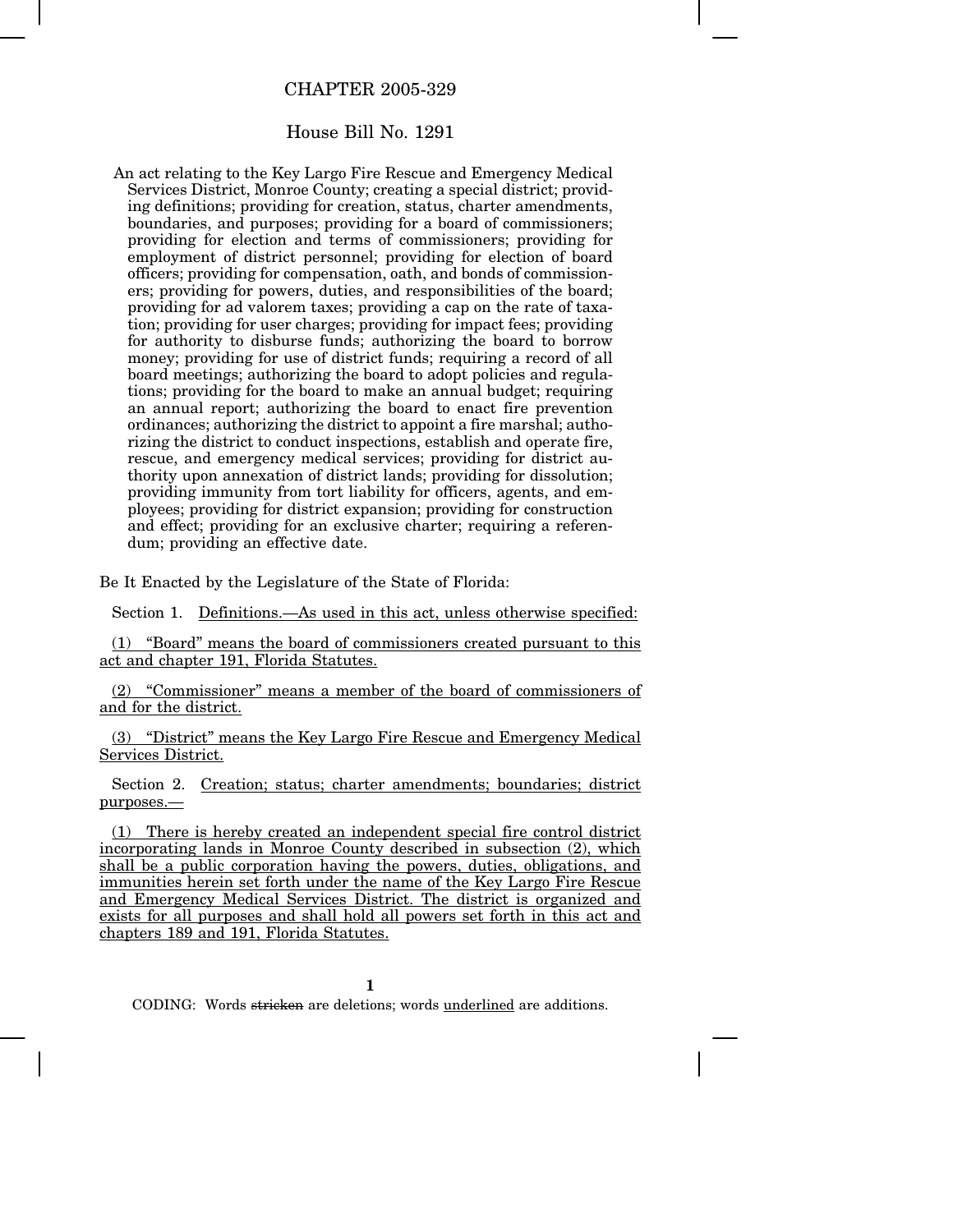The lands to be included within the district are the following described lands on the island of Key Largo, in Monroe County, to wit:

All of Cross Key and that part of Key Largo from South Bay Harbor Drive and Lobster Lane to the southern boundary of the right-of-way County Roads 905 and 905A.

(3) The Key Largo Fire Rescue and Emergency Medical Services District is organized and exists for all purposes set forth in this act and chapter 191, Florida Statutes, including, but not limited to, providing fire protection and firefighting services, rescue services, and emergency medical services. Such emergency medical services shall not be the primary function of the district. The district shall have all other powers necessary to carry out these purposes, including the authority to contract with the Key Largo Volunteer Fire and Rescue Department, Inc., and the Key Largo Volunteer Ambulance Corps, Florida not-for-profit corporations, which corporations currently provide fire, rescue, and emergency medical services within the district boundaries; to purchase all necessary real and personal property; to purchase and carry standard insurance policies on all such equipment; to employ such personnel as may be necessary to carry out the purpose of said fire district; to provide adequate insurance for said employees; to purchase and carry appropriate insurance for the protection of all firefighters and personnel as well as all equipment and personal property on loan to the district; to sell surplus real and personal property in the same manner and subject to the same restrictions as provided for such sales by counties; and to enter into contracts with qualified service providers to carry out the purposes of the district.

(4) Nothing herein shall prevent the district from cooperating with the state or other local governments to render such services to communities adjacent to the land described in this section as evidenced by an executed agreement between the cooperating agencies as approved by the board.

(5) The district charter may be amended only by special act of the Legislature.

Section 3. Board of commissioners.—

(1) Pursuant to chapter 191, Florida Statutes, the business and affairs of the district shall be governed and administered by a board of five commissioners, who shall be qualified electors residing within the district and shall be elected by the qualified electors residing within the district, subject to the provisions of chapters 189 and 191, Florida Statutes, and this act. Each commissioner shall hold office until his or her successor is elected and qualified under the provisions of this act. The procedures for conducting district elections and for qualification of candidates and electors shall be pursuant to chapters 189 and 191, Florida Statutes. The members of the board shall serve on a nonpartisan basis for a term of 4 years each and shall be eligible for reelection.

(2) Notwithstanding section 191.005, Florida Statutes, the five members of the initial board shall be elected by the qualified electors residing within the district at a special election conducted by the Supervisor of Elections of

**2**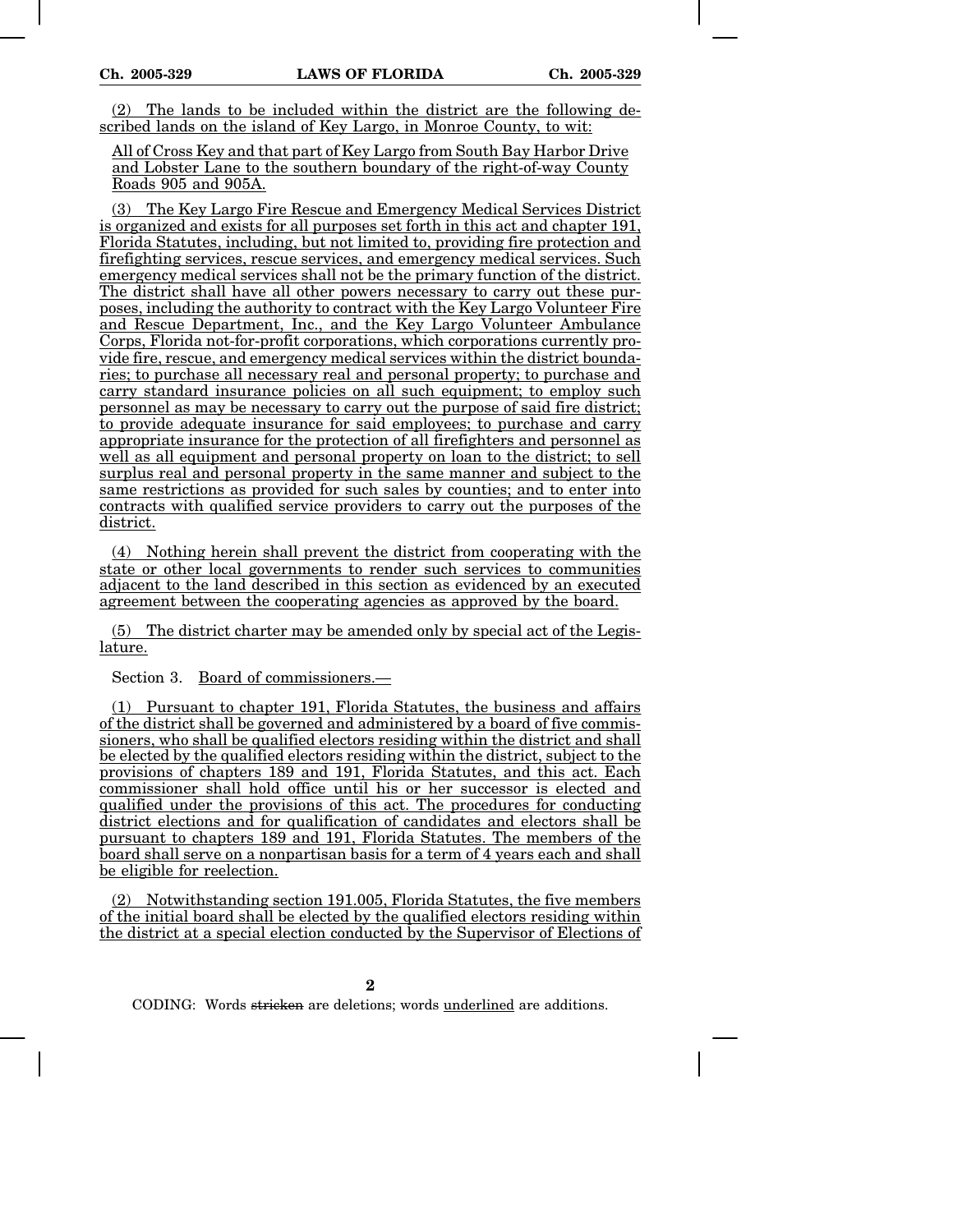Monroe County to be held on or before October 4, 2005. At the initial election of the governing board, the candidate receiving the highest number of votes shall hold seat 1, the candidate receiving the second highest number of votes shall hold seat 3, the candidate receiving the third highest number of votes shall hold seat 5, the candidate receiving the fourth highest number of votes shall hold seat 2, and the candidate receiving the fifth highest number of votes shall hold seat 4. The three elected members for seats 1, 3, and 5 in the initial election under this act shall serve terms of 3 years each. The remaining two elected members for seats 2 and 4 in the initial election shall serve terms of 1 year each.

(3) Subsequent elections of board members shall coincide with the general elections of this state.

(4) Vacancies in office shall be filled by election, said election to be held coincidental with the next countywide general election to fill the remaining term of the seat vacated. The board may appoint a qualified elector of the district to act as commissioner until the vacancy is filled by election. A commissioner may be removed from office as provided by chapter 191, Florida Statutes, or for any reason that a state or county officer may be removed.

(5) All elections shall be noticed, called, and held pursuant to the provisions of the general laws of the state. The board shall, to the extent possible, coordinate all elections with countywide general or special elections in order to minimize cost. Elections shall be called through the adoption of an appropriate resolution of the district directed to the Board of County Commissioners of Monroe County, the Supervisor of Elections of Monroe County, and other appropriate officers of the county. The district shall reimburse county government for the actual cost of district elections. No commissioner shall be a paid employee of the district while holding said position.

(6) The board may employ such personnel as deemed necessary for the proper function and operation of the district.

(7) The salaries of district personnel and any other wages shall be determined by the board.

Section 4. Officers; board compensation; bond.—

(1) In accordance with chapter 191, Florida Statutes, each elected member of the board shall assume office 10 days following the member's election. Within 60 days after election of new members of said board as herein provided, the newly elected members shall organize by electing from their number a chair, vice chair, secretary, and treasurer. However, the same member may be both secretary and treasurer, in accordance with chapter 191, Florida Statutes. Nothing shall prevent the commissioners from electing a chair, vice chair, secretary, and treasurer annually.

(2) Three members of the board shall constitute a quorum. A quorum shall be necessary for the transaction of business.

The commissioners may receive reimbursement for actual expenses incurred while performing the duties of their offices in accordance with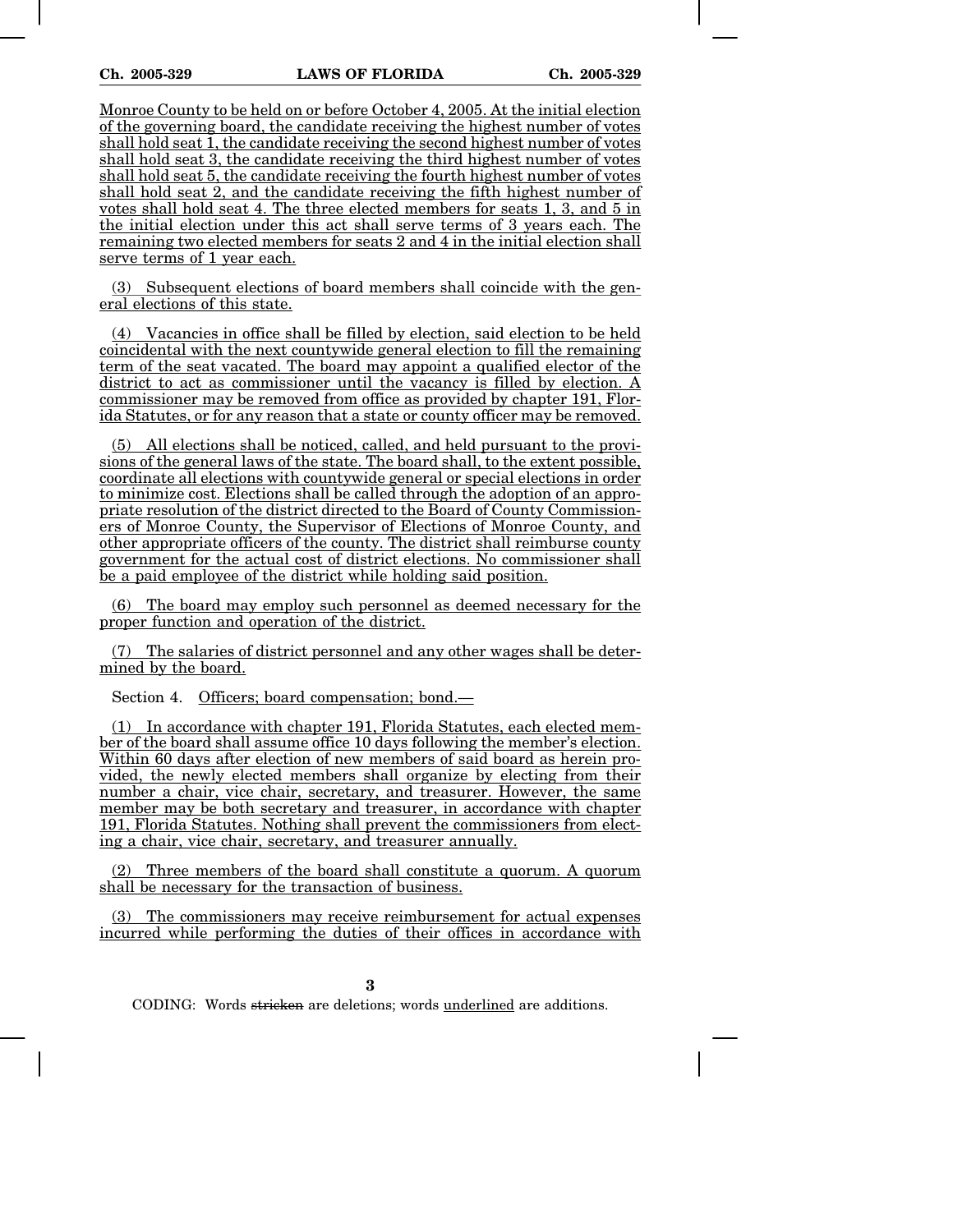general law governing per diem for public officials. Each commissioner shall receive from the funds of the district compensation for his or her services in the amount of \$200 per month. Members may be reimbursed for travel and per diem expense as provided in section 112.061, Florida Statutes. Authorization for any additional compensation shall be pursuant to chapter 191, Florida Statutes.

(4) Each commissioner upon taking office shall take and subscribe to the oath of office prescribed by s. 5(b), Art. II, of the State Constitution and general law. Upon taking office and in accordance with chapters 189 and 191, Florida Statutes, each commissioner shall execute to the Governor, for the benefit of the district, a bond of \$5,000 with a qualified personal or corporate surety, conditioned upon the faithful performance of the duties of the commissioner's office and upon an accounting for all funds which come into his or her hands as commissioner. The premium for such bonds shall be paid from district funds.

Section 5. Powers; duties; responsibilities.—

(1) The district shall have and the board may exercise by majority vote all the powers and comply with the duties set forth in this act and chapters 189, 191, and 197, Florida Statutes, including, but not limited to, ad valorem taxation, bond issuance, and other revenue capabilities; budget preparation and approval; liens and foreclosure of liens; contractual agreements; and the adoption of ordinances and resolutions that are necessary to conduct district business if such ordinances do not conflict with any ordinance of a local general-purpose government within whose jurisdiction the district is located.

(2) The board shall have the right, power, and authority to levy annually ad valorem taxes against the taxable property within the district to provide funds for the purposes of the district in an amount not to exceed the limit provided in chapter 191, Florida Statues.

(3) The methods for assessing and collecting ad valorem taxes, impact fees, or user charges shall be as set forth in this act and chapter 170, chapter 189, chapter 191, chapter 197, or chapter 200, Florida Statues.

(4) The district's planning requirements shall be as set forth in this act and chapters 189 and 191, Florida Statutes.

(5) Requirements for financial disclosure, meeting notices, reporting, public records maintenance, and per diem expenses for officers and employees shall be as set forth in this act and chapters 112, 119, 189, 191, and 286, Florida Statutes.

Section 6. Ad valorem taxes.—

(1) The board shall have the authority to levy ad valorem taxes annually against all taxable property within the district to provide funds for the purposes of the district only upon the approval by a majority vote of those qualified electors of the district voting in a referendum election authorizing the use of ad valorem taxation not to exceed 1 mill.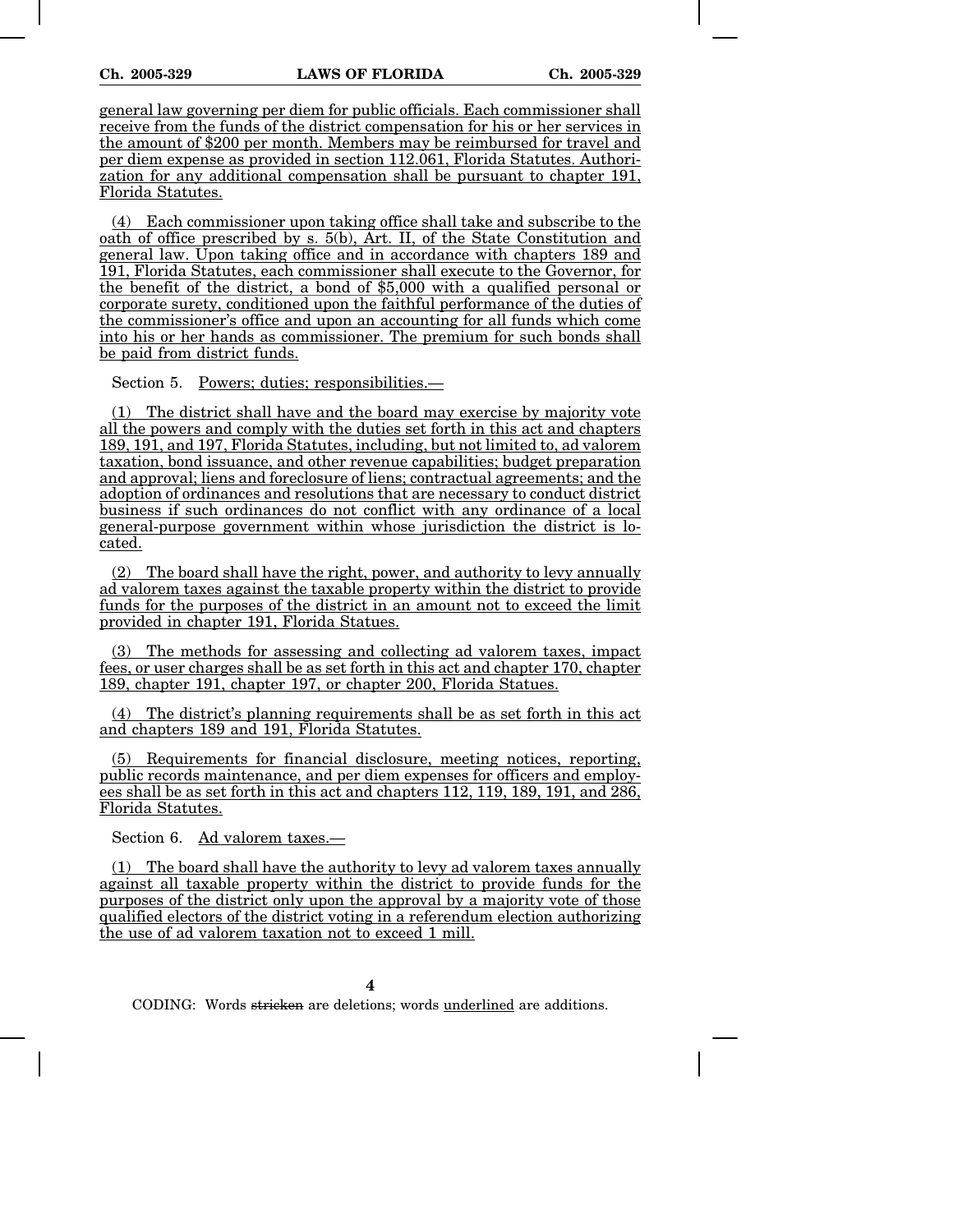(2) A referendum election of the electors of the district to authorize the use of ad valorem taxation not to exceed 1 mill shall be held by the supervisor of elections at the same time as the initial election of district commissioners in accordance with the provisions of general law relating to elections.

(3) Upon the approval of a majority of the electors voting at the initial election or at an election called by the board, the rate of taxation shall thereafter be fixed annually by resolution of the board without further approval by the electors, provided the rate of taxation shall not exceed 1 mill. The board shall have the authority to increase the millage rate above 1 mill only if a majority of the electors voting in a referendum election approve the increased millage rate in an amount not to exceed the limit provided in chapter 191, Florida Statutes.

(4) The levy and collection of ad valorem taxes shall proceed pursuant to general law.

Section 7. User charges.—The board shall have the authority to provide a reasonable schedule of charges for providing the following services:

(1) Special emergency services, including firefighting occurring in or to structures outside the district, motor vehicles, marine vessels, or aircraft or as a result of the operation of such motor vessels or marine vessels to which the district is called to render such emergency service.

(2) Fighting fires occurring in or at refuse dumps or as a result of an illegal burn, which fire, dump, or burn is not authorized by general or special law, rule, regulation, order, or ordinance and which the district is called upon to fight or extinguish.

(3) Responding to or assisting or mitigating emergences that either threaten or could threaten the health and safety of persons, property, or the environment to which the district has been called, including charge for responding to false alarms.

(4) Inspecting structures, plans, and equipment to determine compliance with fire safety codes.

Section 8. Impact fees.—

(1) Pursuant to section 191.009(4), Florida Statutes, it is hereby declared that the cost of new facilities should be borne by new users of the district's services to the extent new construction requires new facilities, but only to that extent. It is the legislative intent of this section to transfer to the new users of the district's fire protection and emergency services a fair share of the costs that new users impose on the district for new facilities. This shall only apply in the event that the general-purpose local government in which the district is located has not adopted an impact fee for fire services which is distributed to the district for construction within its jurisdictional boundaries.

(2) The impact fees collected by the district pursuant to this section shall be kept as a separate fund from other revenues of the district and shall be

**5**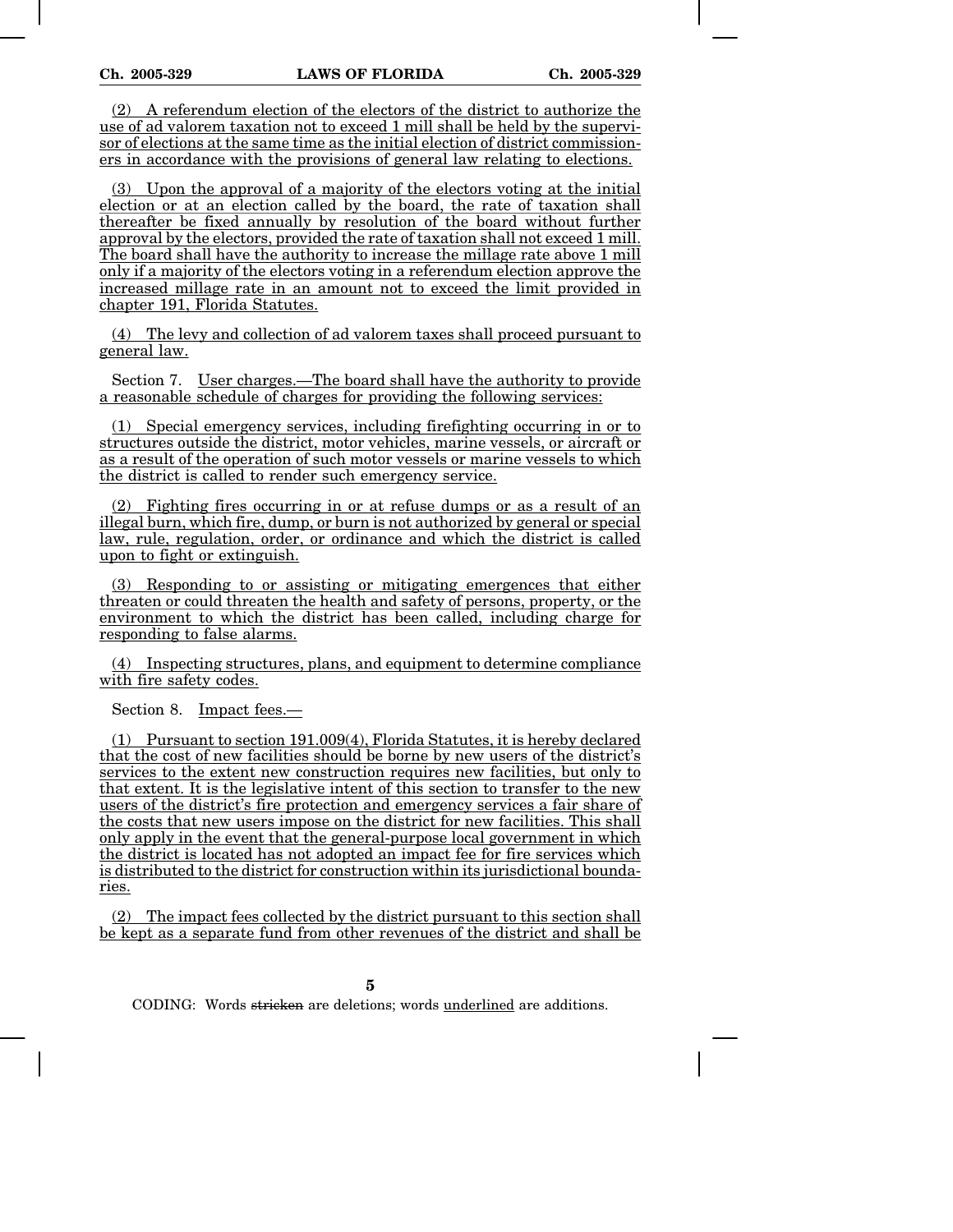used exclusively for the acquisition, purchase, or construction of new facilities or portions thereof required to provide fire protection and emergency services to new construction. "New facilities" means land, buildings, and capital equipment, including, but not limited to, fire and emergency vehicles and radio telemetry equipment. The fees shall not be used for the acquisition, purchase, or construction of facilities which must be obtained in any event, regardless of growth within the district. The board of fire commissioners shall maintain adequate records to ensure that impact fees are expended only for permissible new facilities.

Section 9. Authority to borrow money.—

(1) The board of commissioners shall have the power and authority to borrow money or issue other evidences of indebtedness for the purpose of the district in accordance with chapters 189 and 191, Florida Statutes, provided, however, that the total payments in any one year, including principal and interest, on any indebtedness incurred by the district shall not exceed 50 percent of the total annual budgeted revenues of the district.

The board of commissioners as a body, or any of the members of the board as individuals, shall not be personally or individually liable for the repayment of such loan. Such repayment shall be made out of the receipts of the district, except as provided in this subsection. The commissioners shall not create any indebtedness or incur obligations for any sum or amount which they are unable to repay out of district funds available to them at that time, except as otherwise provided in this act, provided, however, that the commissioners may make purchases of equipment on an installment basis as necessary if funds are available for the payment of the current year's installment on such equipment plus the amount due in that year on any other installments and the repayment of any bank loan or other existing indebtedness which may be due that year.

Section 10. Use of district funds.—No funds of the district shall be used for any purposes other than the administration of the affairs and business of the district; the payment of salaries and expenses to commissioners; the construction, care, maintenance, upkeep, operation, and purchase of firefighting and rescue equipment or a fire station or emergency medical station; the payment of public utilities; the payment of salaries of district personnel; the payment of expenses of volunteers; the payment to the Key Largo Volunteer Fire and Rescue Department, Inc., and the Key Largo Volunteer Ambulance Corps; and such other payment and expenses as the board may from time to time determine to be necessary for the operations and effectiveness of the district.

Section 11. Record of board meetings; authority to adopt rules and regulations; annual reports; budget.—

(1) A record shall be kept of all meetings of the board, and in such meetings concurrence of a majority of the commissioners present shall be necessary to any affirmative action by the board.

The board shall have the authority to adopt and amend policies and regulations for the administration of the affairs of the district under the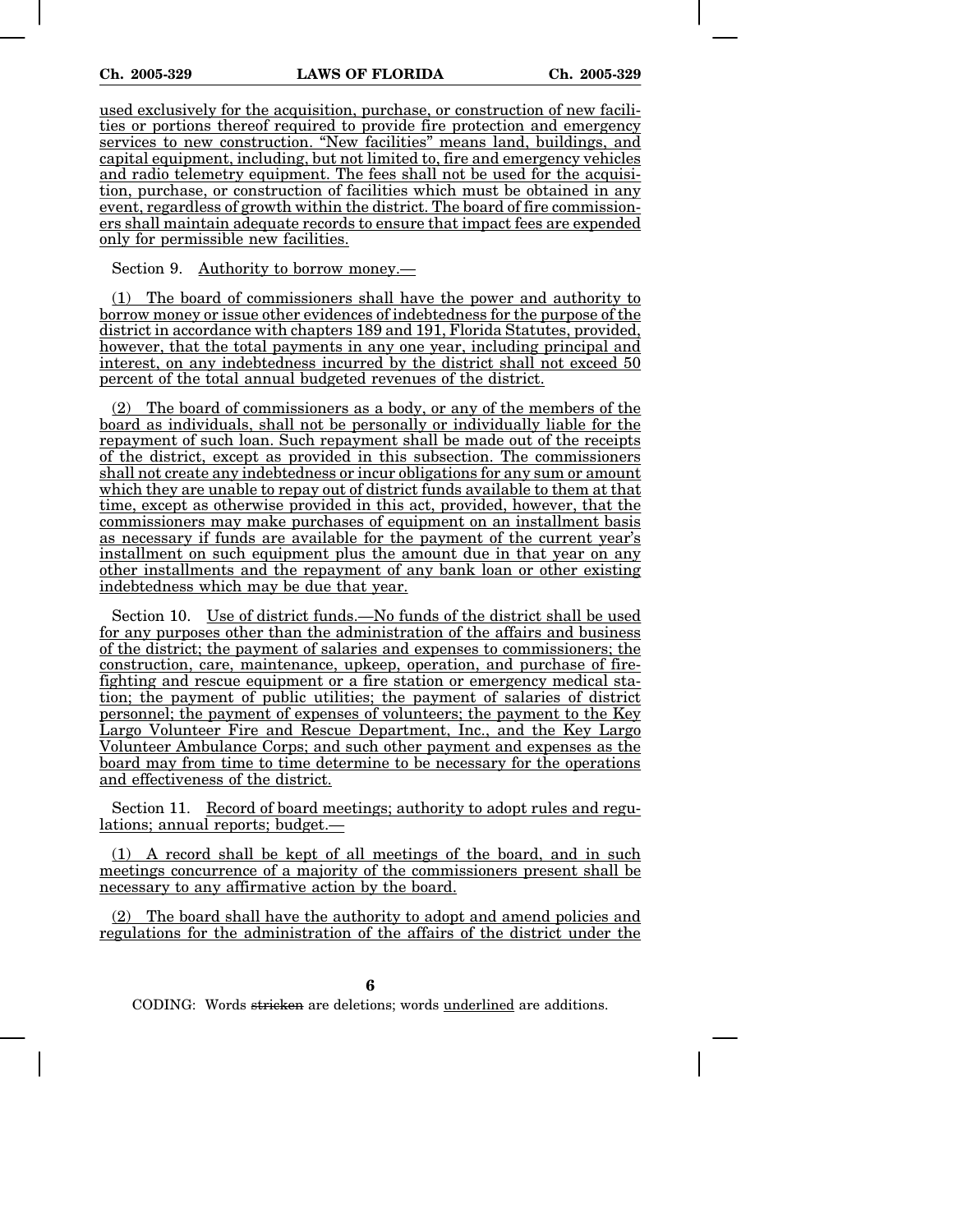terms of this act and chapters 189 and 191, Florida Statues, which shall include, but not be limited to, the authority to adopt the necessary rules and regulations for the administration and supervision of the property and personnel of the district; for the prevention of fires, fire control, fire hydrant placement, and flow testing in accordance with current NFPA rules; and for rescue work within the district.

(3) The board of commissioners shall have the authority to adopt uniform fire prevention ordinances. Such ordinances shall be signed, dated, and recorded with the Clerk of the Court of Monroe County and published as provided by state law. Ordinances shall be effective after publication, which constitutes legal notice of same.

(4) The board shall, on or before November 1, make an annual report of its actions and accounting of its funds as of September of that year and shall file said report in the office of the Clerk of the Circuit Court of Monroe County, whose duty it shall be to receive and file said report and hold and keep the same as a public record.

(5) For the purposes of carrying into effect this act, the board shall annually prepare, consider, and adopt a district budget pursuant to the applicable requirements of chapters 189 and 191, Florida Statutes. The board shall, at the same time as it makes its annual report, file its estimated budget for the fiscal year beginning October 1, which budget shall show the estimated revenue to be received by the district and the estimated expenditures to be incurred by the district in carrying out its operations. The commissioners shall adopt a fiscal year for said fire district, which shall be October 1 to September 30.

Section 12. Authority to enact fire prevention ordinances and enter land; authority to provide fire, rescue, and emergency medical services.—

The board of commissioners shall have the right and power to enact fire prevention ordinances as provided by general law. When the provisions of such fire prevention ordinances are determined by the board to be violated, the office of the state attorney, upon written notice of such violation issued by the board, is authorized to prosecute such person or persons held to be in violation thereof. Any person found guilty of a violation may be punished as provided in chapter 775, Florida Statutes, as a misdemeanor of the second degree. The cost of such prosecution shall be paid out of the district funds, unless otherwise provided by law. The district shall have the authority to appoint a fire marshal, who may be a member of the Key Largo Fire Rescue Department, to carry out the responsibilities of the district fire marshal.

(2) The fire marshal or duly authorized inspector shall be authorized to enter, at all reasonable hours, any building or premises for the purpose of making any inspection or investigation which the State Fire Marshal is authorized to make pursuant to state law and regulation. The owner, lessee, manager, or operator of any building or premises shall permit the district fire marshal or duly authorized inspector to enter and inspect the building or premises at all reasonable hours. The fire marshal or duly authorized

**7**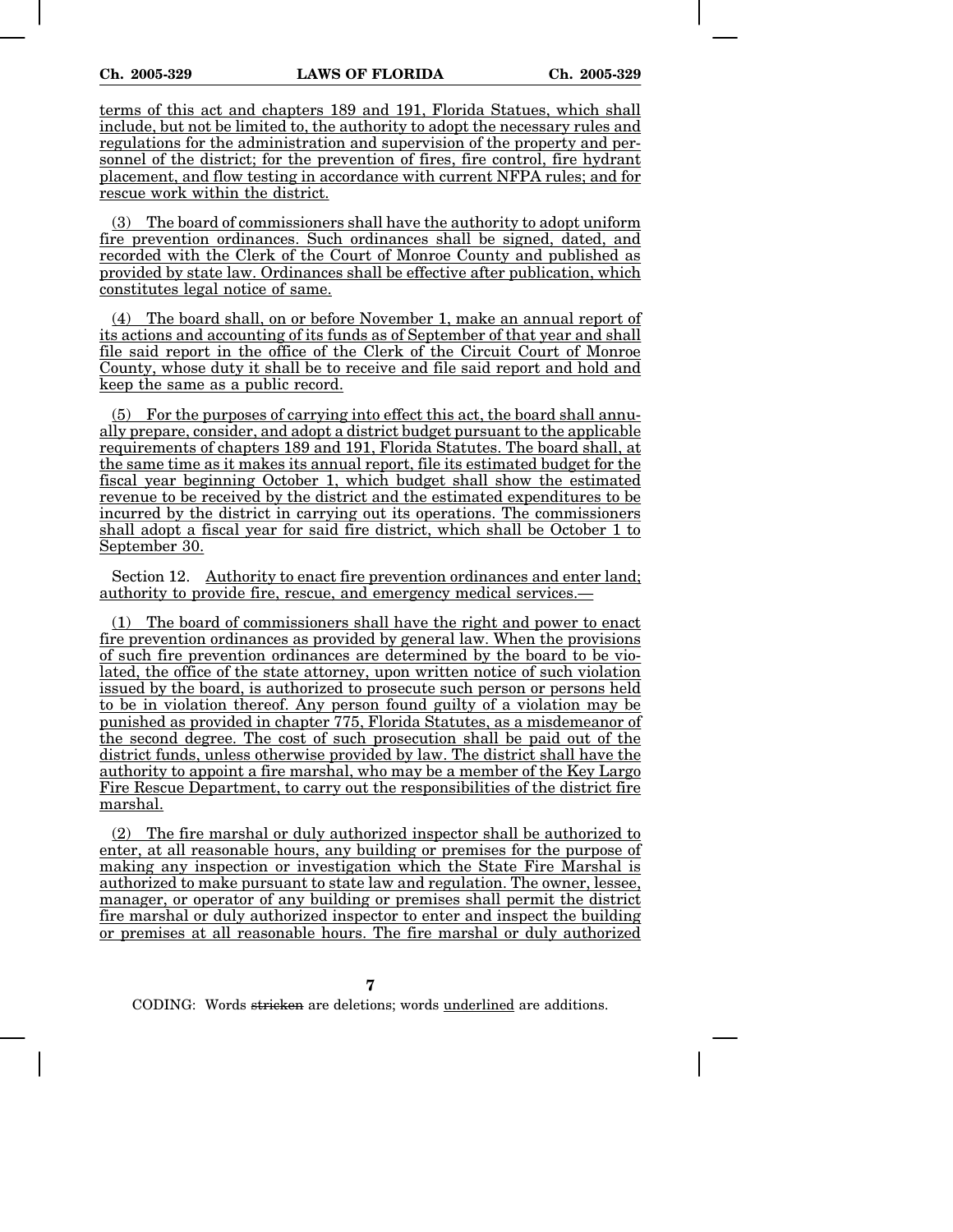inspector shall report any violations of state fire safety laws or regulations to the appropriate officials.

(3) The district is authorized to establish and maintain emergency medical and rescue response services and acquire and maintain rescue, medical, and other emergency equipment, subject to the provisions of chapter 401, Florida Statutes.

Section 13. Annexations.—If any municipality or other fire control district annexes any land included in the district, such annexation shall follow the procedures set forth in section 171.093, Florida Statutes.

Section 14. Dissolution.—The district shall exist until dissolved in the same manner as it was created.

Section 15. Immunity from tort liability.—

(1) The district and its officers, agents, and employees shall have the same immunity from tort liability as other agencies and subdivisions of the state. The provisions of chapter 768, Florida Statutes, shall apply to all claims asserted against the district.

(2) The district commissioners and all officers, agents, and employees of the district shall have the same immunity and exemption from personal liability as is provided by chapter 768, Florida Statutes.

(3) In accordance with chapter 768, Florida Statutes, the district shall defend all claims against the commissioners, officers, agents, and employees which arise within the scope of employment or purposes of the district and shall pay all judgments against said persons, except where said persons acted in bad faith or with malicious purpose or in a manner exhibiting wanton and willful disregard of human rights, safety, or property.

Section 16. District expansion.—The corporate limits of the Key Largo Fire Rescue and Emergency Medical Services District may be extended and enlarged from time to time pursuant to the following procedure:

 $(1)(a)$  A definitely described tract of land lying contiguous to the boundaries of the district described in section 1, or as the same may from time to time exist, or one or more tracts of land lying contiguous to the boundaries, or one or more tracts of land lying contiguous to each other with one of the tracts lying contiguous to the boundaries of the district, may be included in the district when a written petition for inclusion signed by a majority of the owners of the real property within the tract or tracts to be included in the district has been presented to the board of commissioners and the proposal has been approved by the affirmative vote of no fewer than three members of the board of commissioners at a regular meeting.

(b) The petition must contain the legal description of the property sought to be added to the District and the names and addresses of the owners of the property.

 $(2)$  If a proposal to add an area to the district as defined in subsection  $(1)$ is approved by the affirmative vote of no fewer than three members of the